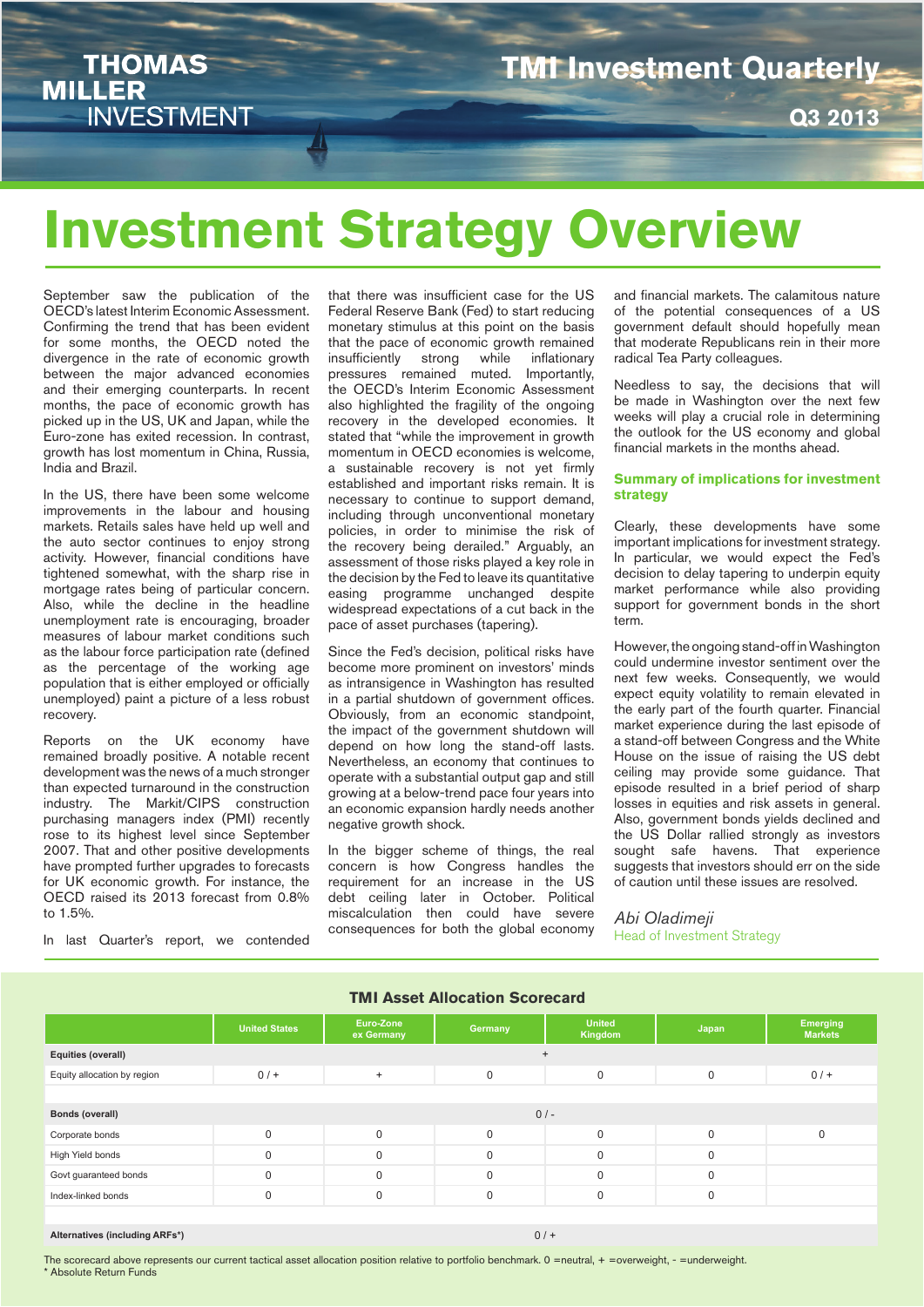# **Market Overview**

**It was a decent, but not spectacular, quarter for markets, with equities rebounding following their mid-year selloff and bonds recovering after sharp falls in August.** 

The best performing major market over the period was Europe, with a rise of 11% led by the 'peripheral' countries: Spain rose 17.6% and Italy 13.6%, closely followed by France with a 10.6% rise. The FT All Share managed 4.5%, led by small and mid-cap stocks (with the FTSE 250 up 7.4% and FTSE Smallcap up 10.5%, very similar to the mid and small cap returns in the US); large caps underperformed with a rise of 3.8%.

The US market lagged Europe, in a repeat of the second half of 2012. The S&P500 rose 5.3%, led by industrials (up 11%) and technology stocks (the Nasdaq up 11%). 'Bond proxy', or high yielding, stocks underperformed and the Dow Jones Utilities index fell 0.76%. Some confidence returned to emerging markets, with China up 10% and Brazil up 13%, though Mexico and India were flat.

Most of the gains occurred in July when markets recovered strongly following their setbacks in late May and June, with the major UK and US equity indices up over 6% in July, and investors confident that the world economy had more than enough momentum to withstand 'tapering', or the reduction the Federal Reserve's bond purchasing programme.

Further evidence of recovery emerged in August, with a series of indicators including consumer confidence, PMI surveys, GDP revisions and house price indicators all coming in significantly above expectations. The PMI Composite in the UK has risen to over 60, its highest level in 15 years, while the Eurozone PMI is above 50, indicating expansion. Rising interest rate expectations knocked stocks, and the UK and other major markets fell 3%.

Initially stocks performed well in September, recovering all their August losses. However, towards the end of September profit taking set in again as fears increased of a government



'shutdown' in the US and a breach of the country's debt ceiling. There are concerns of a repeat of August 2011, when inability to reach political agreement led to a short if sharp drop in equities and a downgrading of the United States' credit rating from AAA.

Bond market returns turned out better than expected, with the FT All Stocks government bond index returning 0.5%. This index was down -1.5% by mid September, as the sell off in US government bonds was mirrored in the UK – despite the best efforts of the Bank of England to use 'forward guidance' to manipulate bond yields through its linking of rates to certain macro variables like unemployment. The 10 year yield touched 3% in both the US and UK, and there was a danger of a full blown bear market developing in bonds.

But the tone in fixed interest markets changed radically when the Federal Open Market Committee decided not to taper on September 18th. The introduction of tapering had been regarded as a cast-iron certainty, and the only question was whether the reduction would be \$10-\$15bn per month or more. In the event, the current programme of \$85bn of purchases per month was left intact, and the Fed reduced its expectations for the US economic growth by 0.3% in both 2013 and 2014. This was probably the biggest surprise given by the Fed in recent years, and led to an immediate 15 basis point rally in the US 10 year yield. There has been some follow through in fixed income markets since then, with the US government currently undergoing a 'shutdown' of nonessential services, and a potential debt default in the latter part of October, though we see this as highly unlikely.

*James Penn* Senior Portfolio Manager

## **Historic Market Rates\***

**As at 30th September 2013**

|                      | <b>Close</b> | 3 month<br>% Change | 6 month<br>% Change | 1 year<br>% Change | 3 years<br>% Change |                              | <b>Close</b> | 3 month<br>% Change | 6 month<br>% Change | 1 year<br>% Change |
|----------------------|--------------|---------------------|---------------------|--------------------|---------------------|------------------------------|--------------|---------------------|---------------------|--------------------|
| <b>FX</b>            |              |                     |                     |                    |                     | <b>EQUITIES</b>              |              |                     |                     |                    |
| <b>GBP/USD</b>       | 1,6183       | 6,38%               | $-6.54%$            | 0.10%              | 2.89%               | <b>S&amp;P 500</b>           | 1,682        | 4.69%               | 7.16%               | 16.72%             |
| EUR/GBP              | 0.8361       | $-2.23%$            | $-0.94%$            | 5.11%              | $-3.44%$            | <b>DOW JONES</b>             | 15,130       | 1.48%               | 3.78%               | 12.60%             |
| EUR/USD              | 1.3532       | 4.01%               | 5.55%               | 5.23%              | $-0.65%$            | <b>NASDAQ</b>                | 3,771        | 10.82%              | 15.42%              | 21.03%             |
| <b>USD/JPY</b>       | 98.2100      | $-0.94%$            | 4.40%               | 25.97%             | 17.67%              | <b>FTSE 100</b>              | 6,462        | 3.97%               | 0.79%               | 12.54%             |
| <b>USD/CNY</b>       | 6.1209       | $-0.27%$            | $-1.50%$            | $-2.61%$           | $-8.54%$            | <b>FTSE ALL-SHARE</b>        | 3,444        | 4.69%               | 1.87%               | 14.84%             |
|                      |              |                     |                     |                    |                     | <b>DAX</b>                   | 8,594        | 7.98%               | 10.25%              | 19.10%             |
|                      | <b>Close</b> | 3 month             | 6 month             | 1 year             | 3 years             | <b>NIKKEI</b>                | 14.456       | 5.69%               | 17.18%              | 62.97%             |
|                      |              | Change              | Change              | Change             | Change              | <b>HANG SENG</b>             | 22,860       | 9.89%               | 2.51%               | 9.69%              |
| <b>BOND YIELDS</b>   |              |                     |                     |                    |                     |                              |              |                     |                     |                    |
| <b>US 10 YR</b>      | 2.610        | 0.124               | 0.761               | 0.977              | 0.100               | <b>COMMODITIES</b>           |              |                     |                     |                    |
| <b>UK 10 YR</b>      | 2.721        | 0.278               | 0.953               | 0.994              | $-0.229$            | <b>GOLD</b>                  | 1,328.94     | 7.64%               | $-16.78%$           | $-25.01%$          |
| <b>GERMANY 10 YR</b> | 1.779        | 0.051               | 0.490               | 0.337              | $-0.499$            | <b>CRUDE OIL - WTI</b>       | 102.33       | 5.98%               | 5.25%               | 11.00%             |
| JAPAN 10 YR          | 0.686        | $-0.167$            | 0.173               | $-0.092$           | $-0.254$            | <b>S&amp;P GS SOFT CMD</b>   | 650.14       | $-3.39%$            | $-8.54%$            | $-21.00%$          |
|                      |              |                     |                     |                    |                     | <b>S&amp;P GS IND METALS</b> | 1,371.68     | 4.43%               | $-5.87%$            | $-15.49%$          |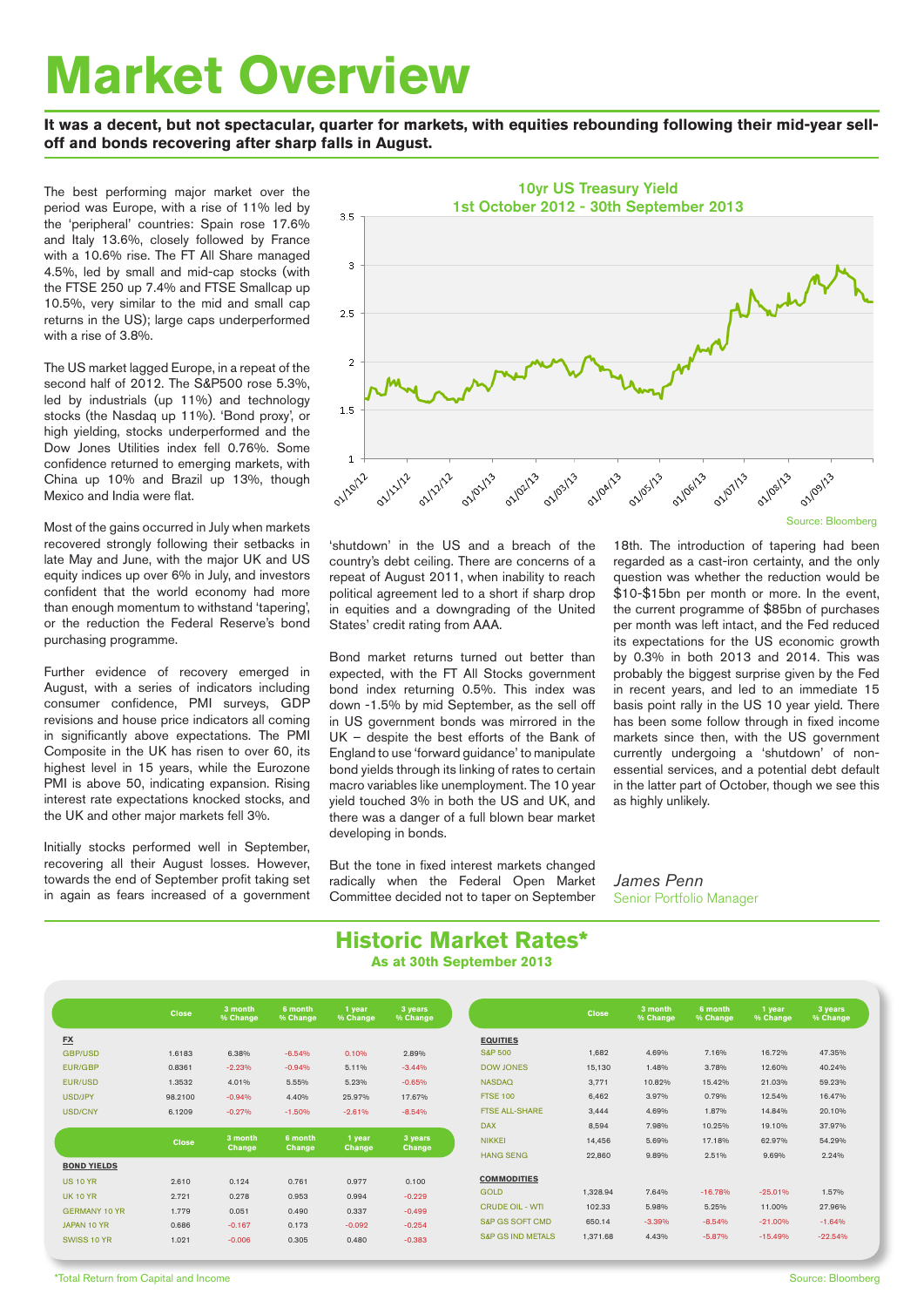## **Demography and Investing**

While as an equity investor I am focused and make decisions based on a long term investment horizon (five to ten years), it can be informative to look at trends even further out. These can form a backdrop against which to take investment decisions.

One of those long term factors is that of demographic change. At its most basic, this is the simple fact that unless global fertility falls significantly, the world's population is set to grow markedly over the next decades.

According to the UN, the distribution of populations will also change such that by 2050, Africa will home 24% of the world's people (up from 14% in 2010).

In addition, the population will age dramatically – particularly in the developed world. These charts show how population age is forecast to change through to 2050. A growing and aging population brings profound economic and political challenges, too complex to air fully here.

As an investor though, several conclusions arise. I have picked out three from a long list.

First, the shift in population from the developed to the less developed world will drive a GDP shift too. Long term, emerging markets will continue to increase their share of the world's GDP. Investment markets should benefit.

Second, aging rich populations will require different goods and services than a younger population. Demand patterns for the saving and investment, pharmaceutical, residential care and healthcare industries (to name but a few) will alter.

Third, demand for raw materials will drive commodity pricing up as supply lags, due either to exhaustion of reserves or to the increasing difficulties of extraction. While peak commodity theories have proved to be premature so far, they are likely to be tested again over the next few decades. As well as the direct effect on commodity prices, this should stimulate the development of new technologies that will either transform efficiency (e.g. the advances being made in agriculture through selective breeding and GM technology) or make the use of certain commodities obsolete.

This powerful demographic force provides a background to our work and is one input into our investment decision making. While the economic cycle will still be the dominant force driving markets, awareness of these longer term trends can help us as investors from getting carried away in either greed or fear. Hence, understanding the long term means that despite their current unpopularity

with some investors, commodity and consumer goods stocks retain their long term attractions.



### Population Age Forecast: 2012 to 2050

2012